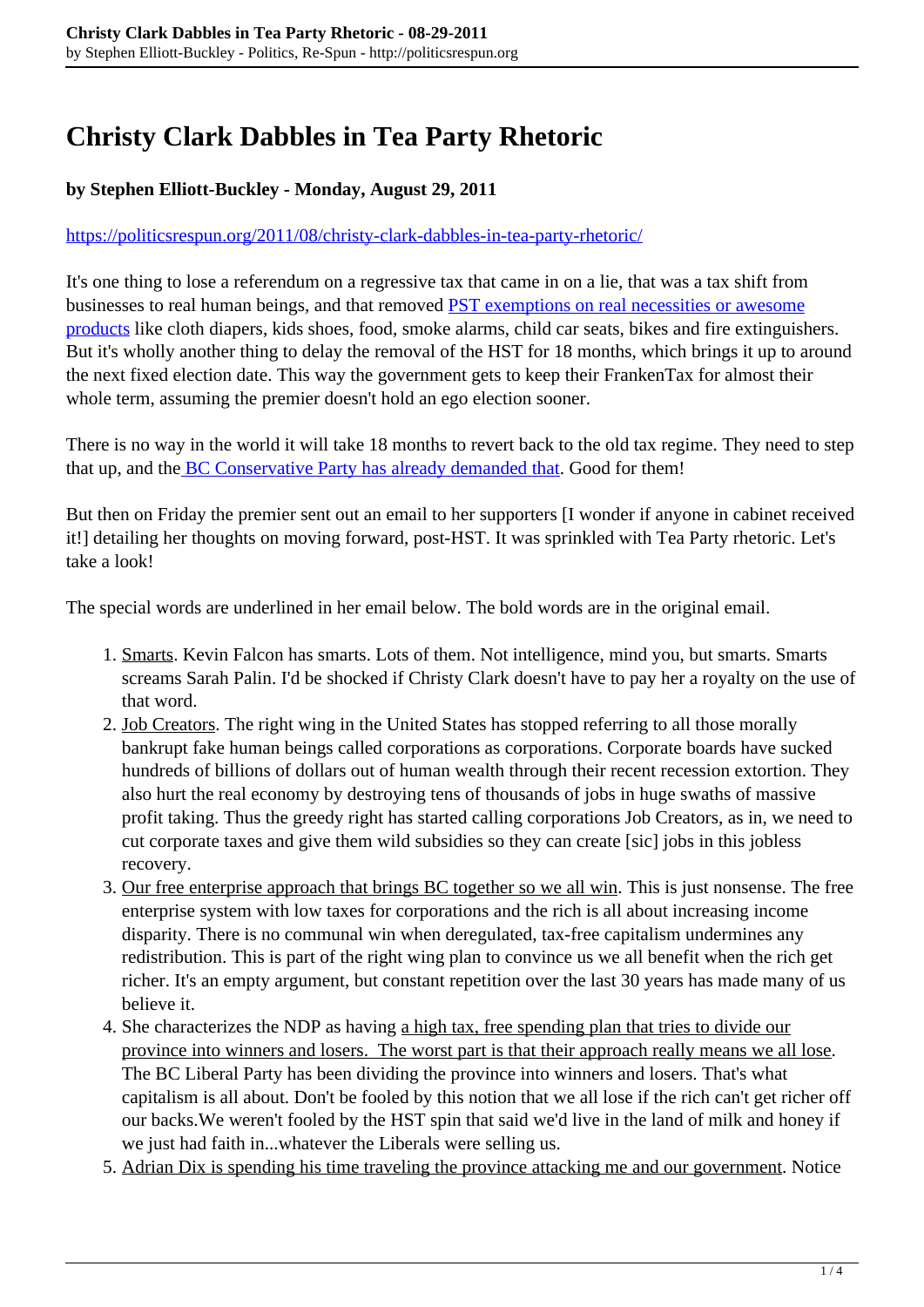the primacy of her victimization. It's the cult of right wing persecution. Sarah Palin and her gotcha questions and Michelle Bachmann and...all questions.

So, thanks to the premier, our border with the financially handicapped USA has become more porous for Tea Party rhetoric.

But why is she doing this? Likely for the same reasons she pretended to be a server in a diner last spring: to augment Brand Christy Clark[tm] by making her appear to be everywoman, who works hard for her money.

## [YouTube Video](http://www.youtube.com/watch?v=1TKQcWEXSKU)

But there's more to it all than just this:

- 1. The BC Liberals are worried about voter bleed to the rising BC Conservative Party, especially in their heartlands.
- 2. Brand Christy Clark has no overt, obvious, substantial support from caucus, so she returns to something familiar: herself.
- 3. She has a warm relationship with her base/constituency: the thousands of people she signed up to the party who voted her in as leader/premier. Sadly for her, those people are not the core base of the party, nor are they particularly supportive of caucus as a whole, nor are they a representative group of voters in 85 ridings in BC, many of which [particularly in swing ridings] voted quite seriously against her party's and her HST spin.
- 4. Her political achievements come before any loyalty to a party or a province. She has trouble with follow-through. A couple decades ago she, a member of the SFU Young Liberals, was elected to the SFU student society in a slate of people claiming to be non-partisan. [I've already written about the [Lie of Non-Partisanship](http://politicsrespun.org/2005/07/the-lie-of-non-partisanship/), ironically about Vancouver's NPA, under which Christy Clark once tried to run for mayor, while she lived in Port Moody. Opportunism over investing in community.] She later ran for SFU student society president with that slate, but while winning by 6 votes, her campaign was deemed to have violated campaign rules, so she lost her win while the rest of her slate was obliterated. But then free of the burden of her underachieving slate she ran in the by-election for president. And lost. She then left SFU for a career in European university tourism, graduating with no degree from SFU or any university in Europe. She did not stay to build a right wing slate with substance, effective campaigning and a compelling vision for anything. She just left when she lost. This is the same kind of empty leadership she has provided BC for months now. Families first? This rhetoric is empty of policy. Job creation strategy? It's coming. Maybe. Building a cohesive caucus that can demonstrate a plan for BC? Nope. A commitment to run again in Point Grey? No.

So keep your eyes out for the above themes coming out of Victoria.

Also watch for any evidence than any caucus member has a series of encouraging things to say about their leader. So far, it's been quiet, along with two resignations, including one from the MLA who took over her cosy Port Moody seat, just in time for her to run there again.

And as much as I hate to paraphrase the federal Conservative Party, she didn't come back for British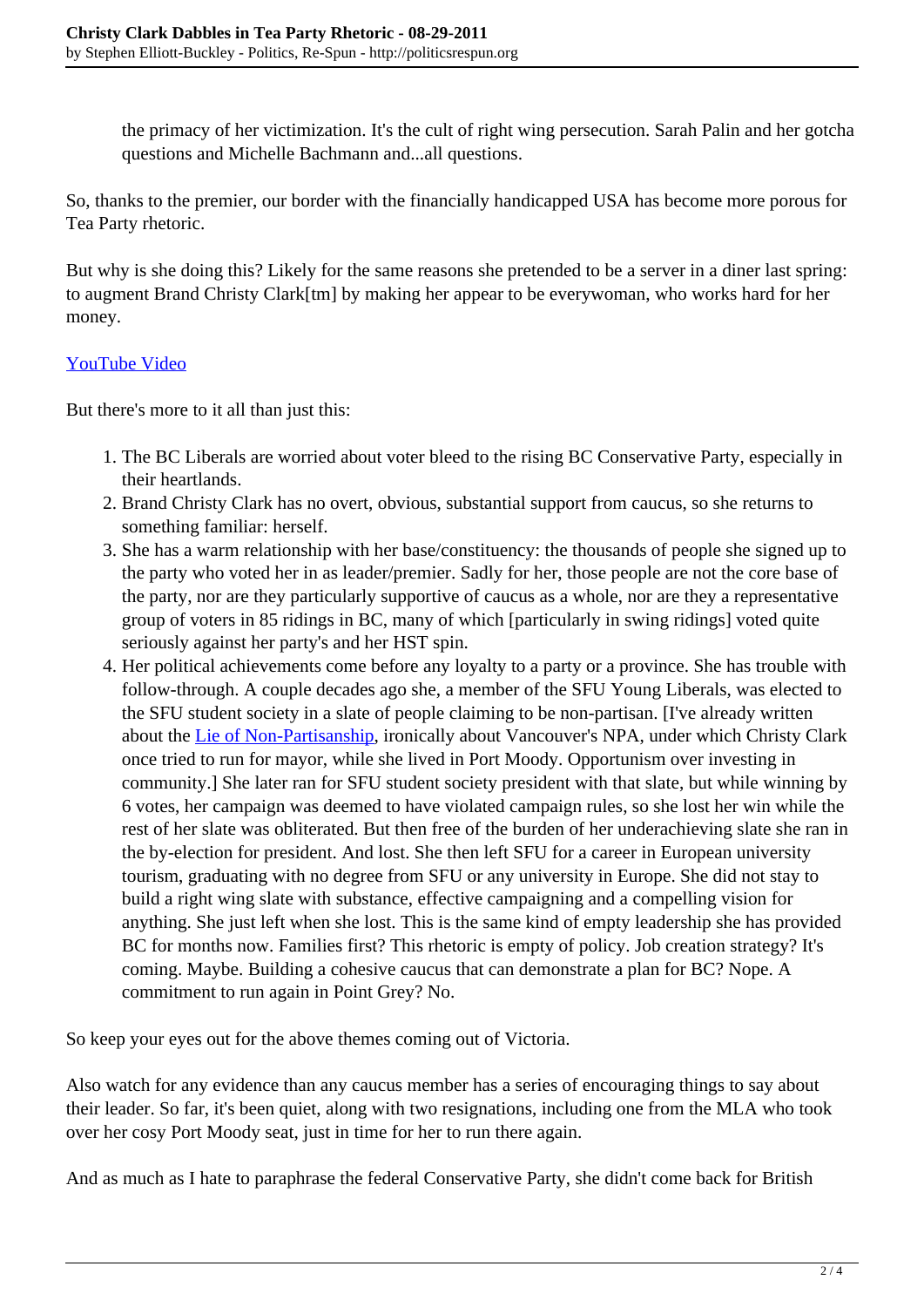Columbians, or Point Grey, or BC families, or the unemployed, or team building a caucus in which virtually no one endorsed her, of the city of Vancouver as a mayoral candidate, or Port Moody if she chooses to run there.

She came back for herself. And if she blows it all, don't worry. She will land well. She always does.

Message from Premier Christy Clark on HST Referendum

Dear Supporter,

Well, the HST referendum is behind us and, while I am disappointed in the result, I wanted to share with you some thoughts about where we go from here.

I think we all owe a special debt of gratitude to Kevin Falcon, our Minister of Finance. Kevin worked tirelessly to consult with the public to make the case for the improved HST — we would not have come as close as we did without his SMARTS, energy and leadership.

As I just informed the media, we are returning to the PST with the exemptions that existed prior to the introduction of the HST. That is what people voted for and that is what will happen. We will also take other measures to help

JOB CREATORS and to make sure our economy remains stable in a sea of global economic turmoil.

**Our focus must be on one thing more than any other: jobs for BC families**. We will be presenting a plan that strengthens free enterprise, expands markets for BC products and sticks with our commitments to low taxes and a fiscally responsible approach.

Our cabinet is excited about this plan to defend and create BC jobs — and I think you will be too when it is outlined in the coming weeks. It is the product of extensive listening and will be a good example of how open government really works for BC families.

The stakes are tremendously high, especially with our economy in jeopardy due to the global situation. **We need to act boldly because the alternative is an NDP government led by Adrian Dix, one of the main architects of the disastrous economic policies of the 1990s**. It is a choice between our free enterprise approach that brings BC together so we all win, or a high tax, free spending plan that tries to divide our province into winners and losers. The worst part is that their approach really means we all lose.

Adrian Dix is spending his time traveling the province attacking me and our government. Their union bosses have now joined in with negative TV ads. We have to fight back. I hope you will [click here](http://secure.bcliberals.com/) to make a secure donation of \$25, \$50 or \$100 today. With so much on the line, every dollar helps.